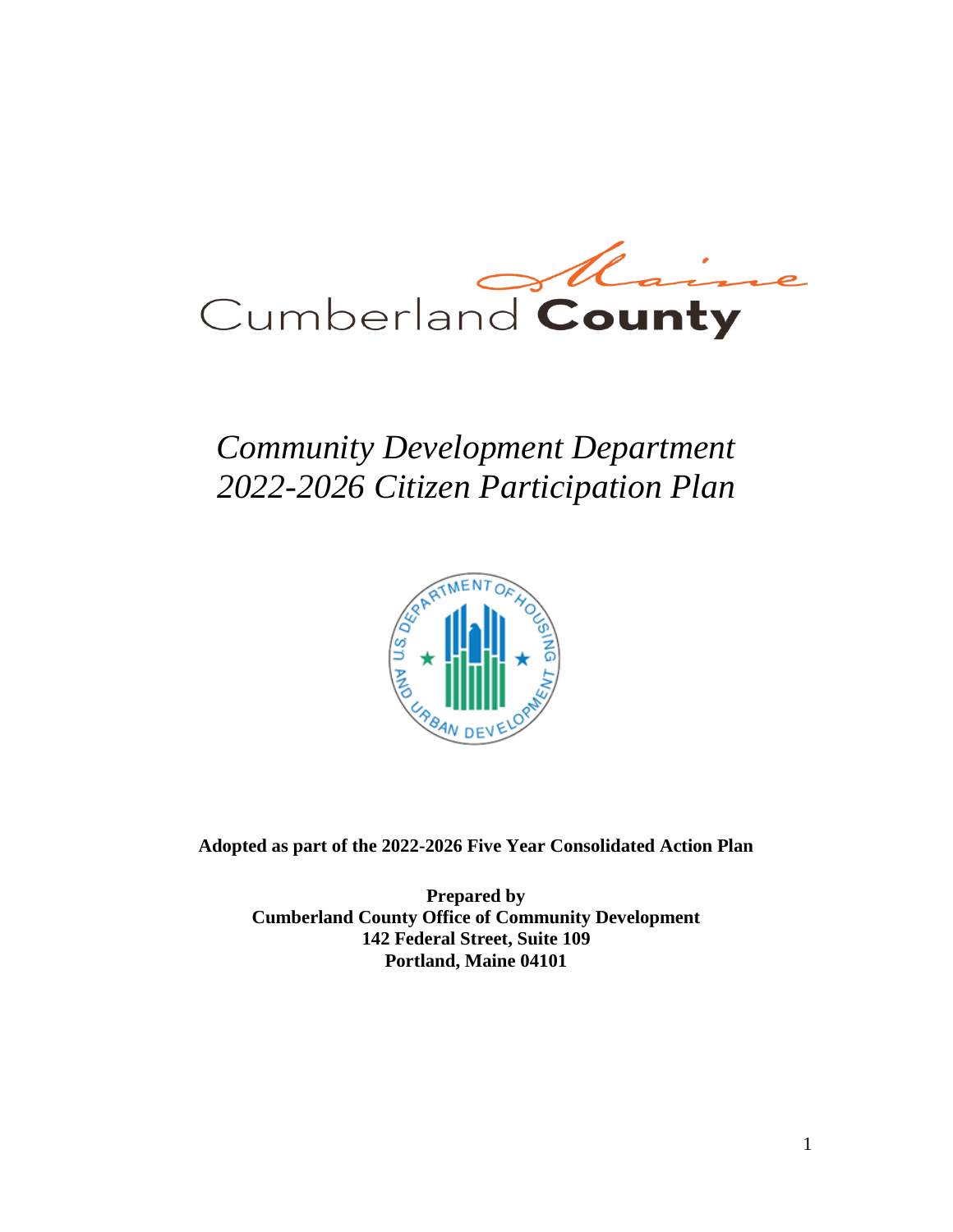

*Cumberland County Community Development 2022-2026 Citizen Participation and Consultation*

#### **Introduction**

The United States Department of Housing and Urban Development (HUD) requires Cumberland County, as a HUD Entitlement Jurisdiction, to adopt and follow a Citizen Participation Plan, as outlined in Section 24 of the Code of Federal Regulations part 91.105. The County's plan contains policies and procedures for involving the community and strongly encourages residents to participate in:

- The development of Five Year Consolidated Plan,
- Annual Action Plan
- Consolidated Annual Performance Evaluation Report (CAPER)
- Any substantial amendments to these documents as necessary

Included in the Citizen Participation Plan are policies and procedures for developing, reviewing, and amending these documents. Each year, the Cumberland County seeks community participation to identify community needs and determine how the County should distribute Entitlement funds at the local level throughout the County.

#### **Purpose**

The purpose and principal focus of the Citizen Participation Plan is to encourage Participation from all Cumberland County residents in the development of the Annual Action Plan, the Consolidated Plan and any substantial amendments to the Consolidated Plan and the review of the Consolidated Annual Performance and Evaluation Report (CAPER). The plan will assure that all residents are afforded adequate opportunities to articulate needs, express preferences about proposed activities, assist in the selection of priorities and have questions or complaints answered in a timely and responsive manner.

To do this, the County will ensure that it undertakes an effective public process encouraging input and participation from residents, non-profit organizations, community officials, Public Housing Authorities and interested parties. The Plan's focus is to provide formal and informal mechanisms to encourage and facilitate input particularly from low and moderate income persons and organizations that represent and provide services to low and moderate income persons.

In its initial program year, the County established two set-aside allocations for the City of South Portland and the Town of Bridgton. These communities will hold public meetings concerning the expenditure of program funds within their jurisdictions. These meetings will be coordinated by County and municipal program staff.

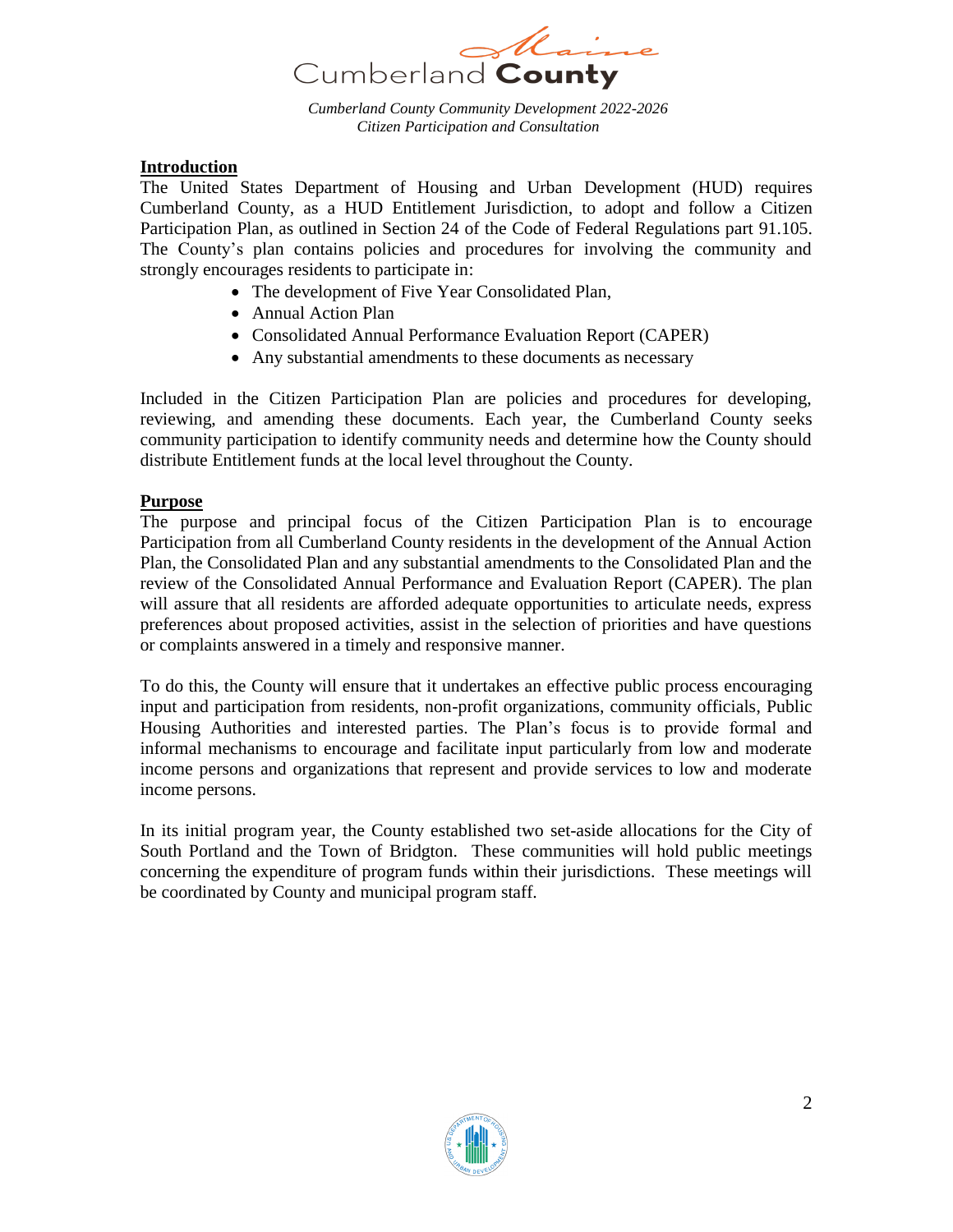

# **Participation**

To encourage participation, involvement and input from a broad range of Cumberland County residents, particularly low/moderate income residents, the County has adopted the following elements of its Citizen Participation Plan.

#### 1) Municipal Oversight Committee

The Municipal Oversight Committee (MOC) serves as the representative legislature of the program's member communities. The MOC is responsible for establishing program policy and oversight in the allocation and expenditure of program funds. The Committee is responsible for approving the Consolidated Plan and Annual Allocation Plan and recommending adoption to the County Commissioners.

MOC members are appointed by the legislative body of each municipality (Town Council, Board of Selectmen, and City Council) for a one-year term. Members will consult and seek the advice of low/moderate income residents and organizations serving low/moderate income residents concerning their participation on and decisions of the MOC.

All MOC meetings are open to the public with an opportunity provided at each meeting for the public to address the group.

#### 2) Information Dissemination

To the maximum extent feasible the County and its Community Development Office will provide information on a regular basis to the residents of the County and its municipalities concerning program activities and the development of the Consolidated Plan. This will include press releases, a web-site based newsletter, presentations at municipal meetings and presentations at agencies, organizations, and Public Housing Authorities serving low/moderate income persons.

#### 3) Regional Community Meetings

Each year the County will hold a series of at least three meetings throughout the jurisdiction to inform the public of the Community Development program and anticipated funding, including program income. When possible, these meetings will be held at Municipal Buildings dispersed throughout the County for convenient access. All facilities used will be fully accessible. Input from the public will be solicited at the meetings regarding specific activities and the need for and location of future activities. The County will utilize these meetings to inform the public of the Consolidated Plan development process.

In addition to the County-wide meetings, public meetings for residents of South Portland and Bridgton concerning the use of CDBG set-aside program funds in these communities

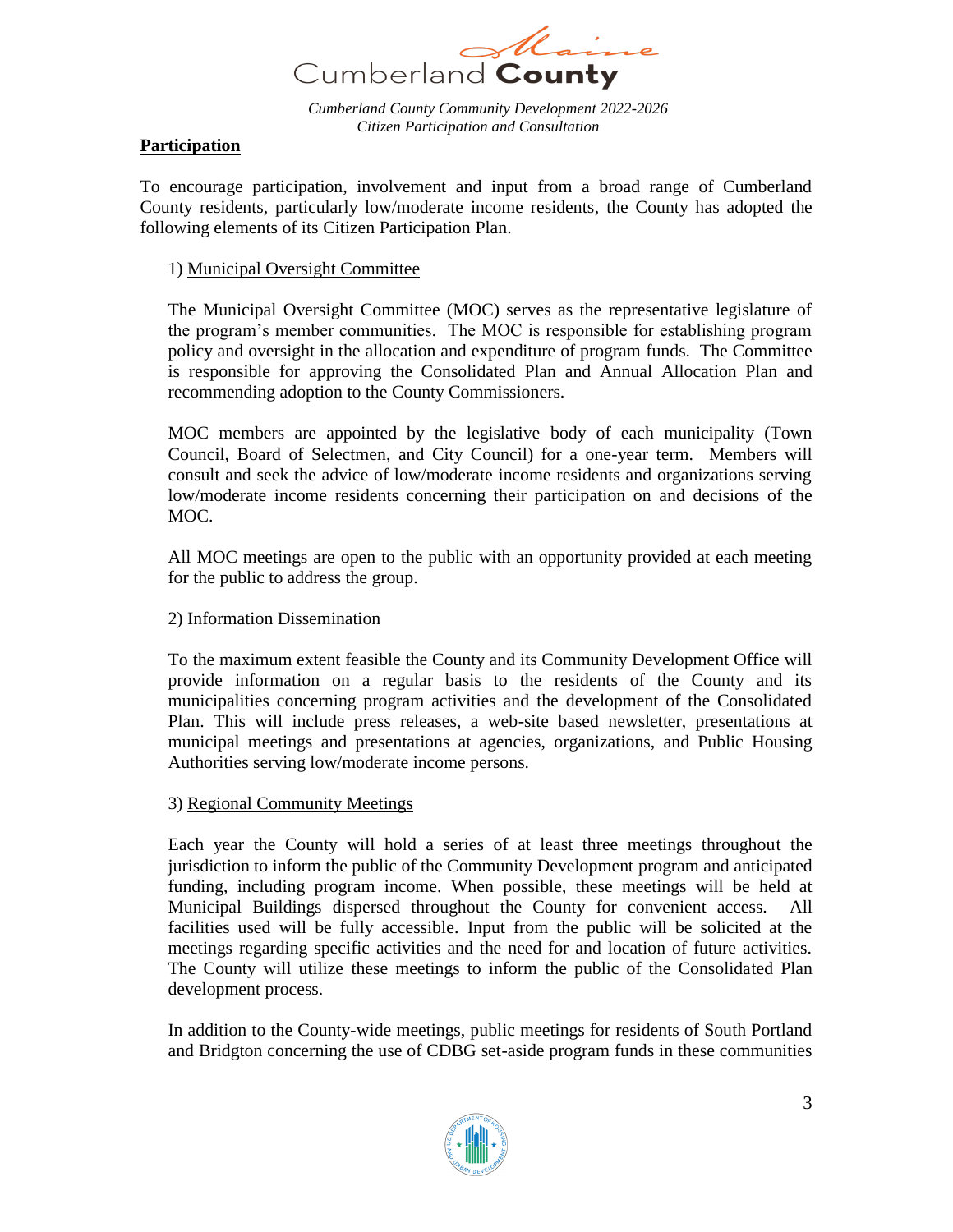

*Cumberland County Community Development 2022-2026 Citizen Participation and Consultation* will also be conducted. These meetings will be planned and conducted jointly by staff of the County and the communities.

#### 4) Special Solicitation by Relevant Stakeholders

The County will request information from housing, economic development and social service organizations that provide services in Cumberland County for inclusion in the Consolidated Plan. Information regarding current needs, future trends and strategies for addressing these will be requested. An evaluation of the County's performance of recent activities will also be requested.

#### **Access to Information**

Prior to adopting of the Consolidated Plan, the County will make available to residents, public agencies, municipalities, Public Housing Authorities and other interested parties information regarding the purpose and process for developing the Consolidated Plan, anticipated funding including any program income to be received and the range of activities to be undertaken.

The County will use mechanisms described in the previous section to provide access to information including: Municipal Oversight Committee, Regional Meetings; Set-aside Community Meetings, special solicitations, brochures and web-site. The County will also take the following steps to provide access to information on the Consolidated Plan:

- 1) Publish a legal notice of the proposed Consolidated Plan in the newspaper, prior to the 30-day comment period.
- 2) When possible, the proposed Consolidated Plan will be available for review at the Cumberland County Court House, Room 109, 142 Federal Street, Portland, Maine.
- 3) The proposed Consolidated Plan will be available for review on the Cumberland County web-site – [www.cumberlandcounty.org](http://www.cumberlandcounty.org/)
- 4) When possible, the proposed Consolidated Plan will be available for review at the municipal offices of participating member communities.
- 5) Upon request, within reasonable limitations the County will provide hard copies of the Consolidated Plan.
- 6) Conduct a 30-day public comment period to receive comments from residents, organizations, municipalities and interested parties. The 30-day comment period will be advertised in a legal notice in the newspaper prior to its commencement.
- 7) Translation services for non-English speaking persons will be made available as requested.
- 8) Residents, organizations, municipalities and interested parties will have access to records on a timely basis concerning the County's Consolidated Plan, proposed activities and past utilization of program funds. Translation services for non-English speaking persons will be made available as requested. Records are available at the Cumberland County Court House, Room #109, 142 Federal Street, Portland, Maine.

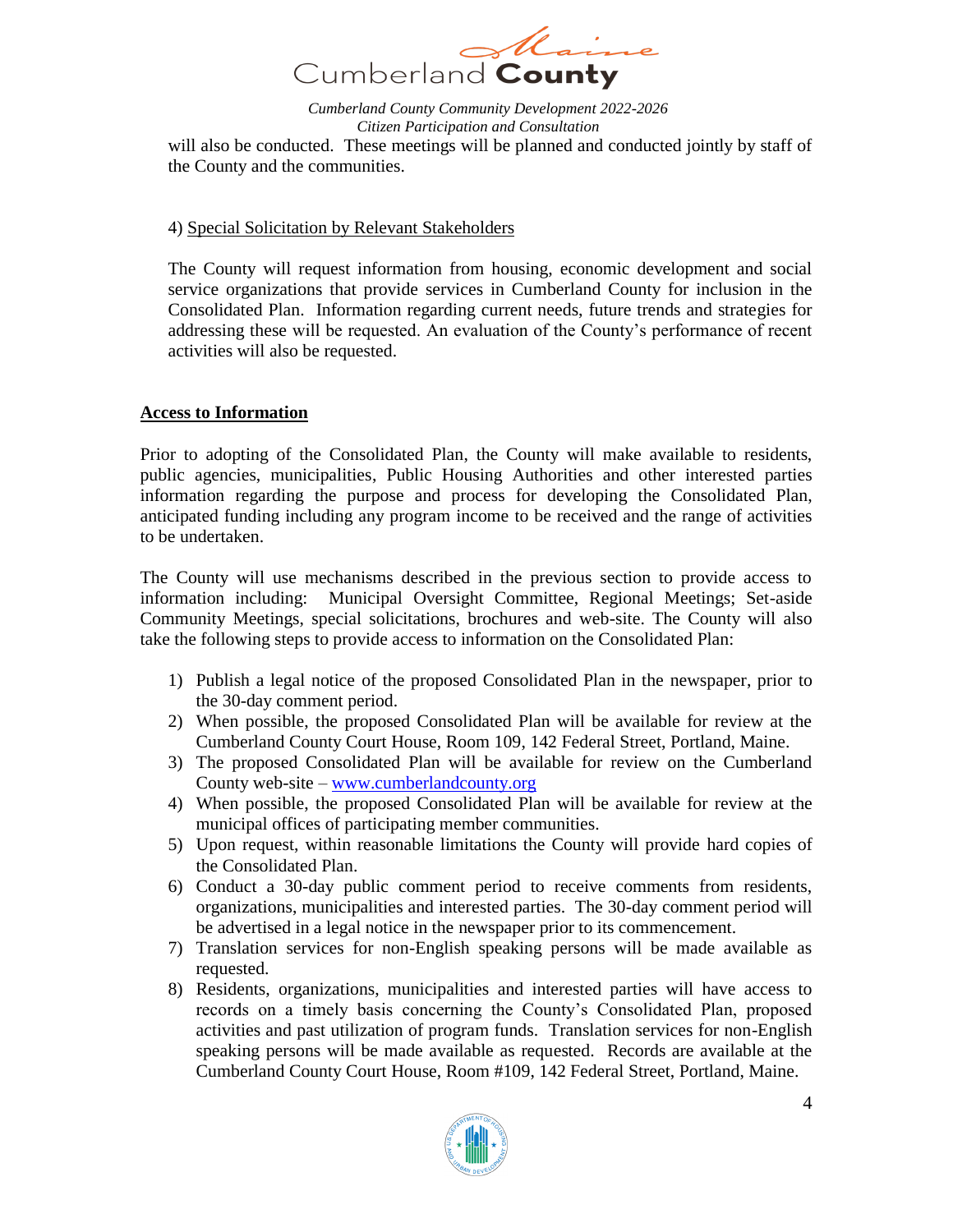

# **Public Hearings**

In addition to the three public regional meetings, special set-aside community meetings and meetings of the MOC, the County Commissioners will hold a minimum of two formal Public Hearings annually to obtain input on housing, public services, economic and community development needs, the proposed allocation of CDBG resources and program performance.

The Public Hearings will be held prior to the County Commissioners' adoption of the Consolidated Plan and vote on its annual budget plan. The County will notify the general public of the time and dates of the Public Hearings by placing a legal advertisement in the newspaper at least 15 days prior to the dates of the hearings. The County will notify public agencies, organizations and other interested parties through a special mailing or electronic mailing 7-10 days prior to the hearing.

When possible, one of the Public Hearings will be held at the Cumberland County Court House, 142 Federal Street, Portland, Maine. The second meeting will be held either at the same location or at a suitable handicap accessible public building within Cumberland County. The alternative location to the County Court House, if selected, will be chosen to enhance participation by the public in the Consolidated Plan and Annual Action Plan process.

Interpreters will be made available at any hearings when a significant number of non-English speaking citizens are expected to attend. Interpreter services in other languages and sign interpreters for the hearing impaired will be provided upon advance request of at least ten (10) days prior to the scheduled hearing. The County and its set-aside communities will seek to accommodate other language interpretation needs to the best of its ability, upon advance request.

# **Virtual Hearings**

If virtual hearings are used, real-time responses and accommodation for persons with disabilities and/or with limited English proficiency will be made available to the greatest extent possible. Also, the virtual hearing method will only be used in lieu of in-persons hearings if the County or State of Maine deem in-person meetings temporarily unsafe or not feasible. The public notice will provide the details on how to access the virtual hearing, along with providing accommodations for the hearing impaired and non-English speaking Citizens.

In the event of a declared State of Emergency, such as the Covid-19 pandemic or a natural disaster, the Public Notice period for a Virtual Public Hearing(s) will follow the guidance published by HUD or the State of Maine, whichever is longer.

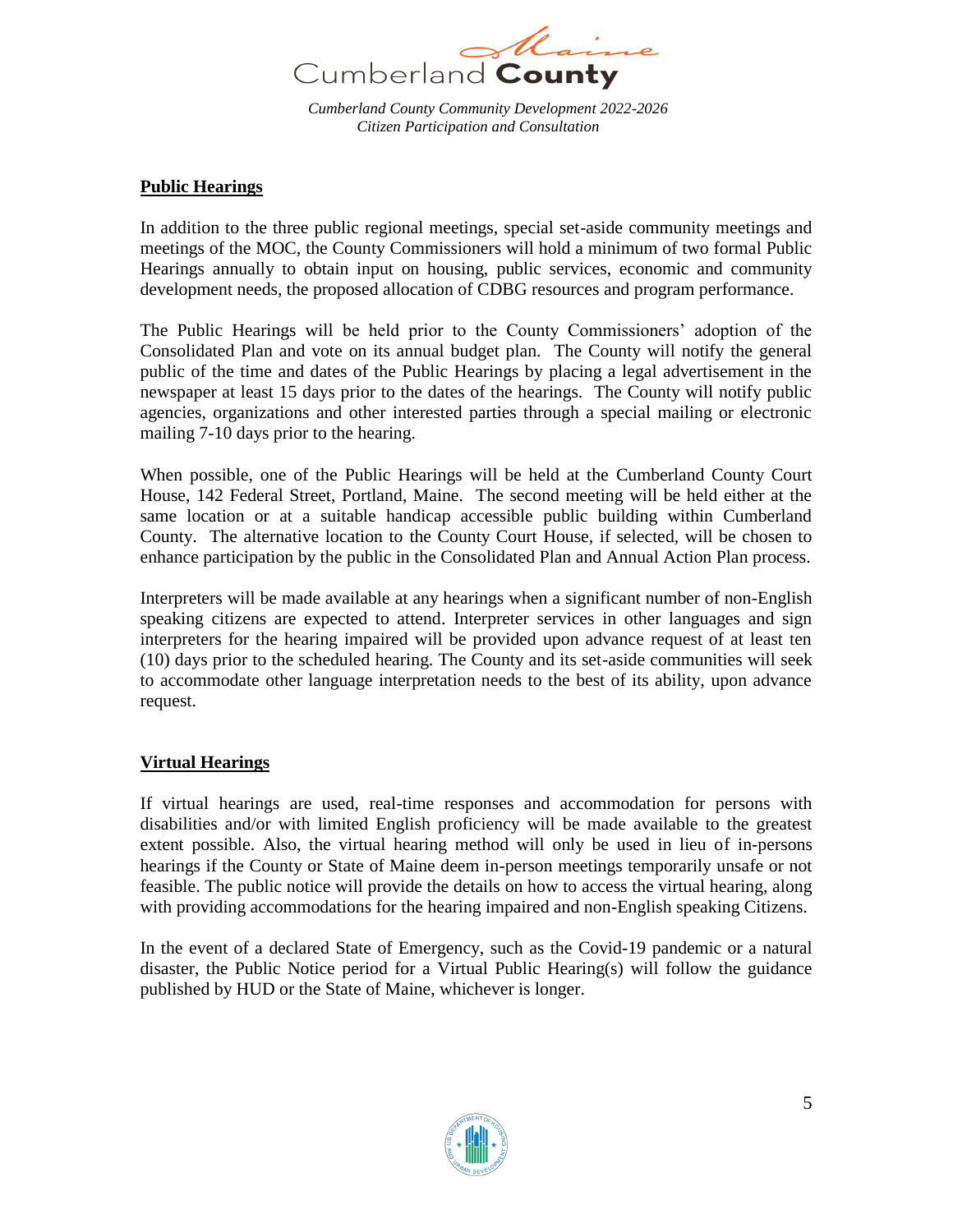

#### **Technical Assistance**

Cumberland County, through its Community Development Office will make reasonable efforts to provide assistance to organizations, agencies and Public Housing Authorities serving low/moderate income areas or persons for the purpose of developing proposals for funding under the programs of the Consolidated Plan. The Community Development Office will conduct ongoing outreach to municipalities to ensure understanding of the program, the application process and the eligibility of activities.

# **Comments and Complaints**

The County will consider all comments, whether in writing or orally, during the development of the Consolidated Housing and Community Development Plan, substantial amendments to the Consolidated Plan and related Consolidated Annual Performance Report (CAPER). A summary of comments received during the preparation of the Plan, Substantial Amendments and CAPER and in the instance of comments not incorporated, the reason(s) why, will be attached to the Final Consolidated Plan, amendment to the Plan, or performance report.

The County will respond to all complaints regarding the Consolidated Plan, or activities implemented under the Plan in writing within 15 working days from time of receipt. The Community Development Director is charged with responding to all complaints and may consult with the County Manager. If warranted the Community Development Director and County Manager may refer the complaint to the County Commissioners for review and resolution.

# **County Website and Social Networking Sites**

The County's website provides up to date information on the Community Development Block Grant, and HOME Consortium Program. The CDBG application, process, dates and additional information is listed and updated regularly on the website. The current Citizen Participation Plan, Consolidated Plan, Consolidated Annual Performance and Evaluation Reports (CAPER), and Annual Action Plans are available on the web site all year. The website can be accessed at: [www.cumberlandcounty.org](http://www.cumberlandcounty.org/) .The County will also ensure that electronic materials are accessible via screen reader technology for the visually impaired and that translation of website content is available. Additionally the set a side communities of Bridgton and South Portland will also follow the same website and networking model listed above.

# **Amendments to the Five Year Consolidated Plan or Annual Action Plan**

As defined in Section 24 of the Code of Federal Regulations Part 91.510, Cumberland County will amend its approved plan whenever changes in needs, funding, or other revisions to the Consolidated Plan are deemed necessary. Most changes will be minor requiring only a modest transfer of funds from one project account to another to complete a planned,

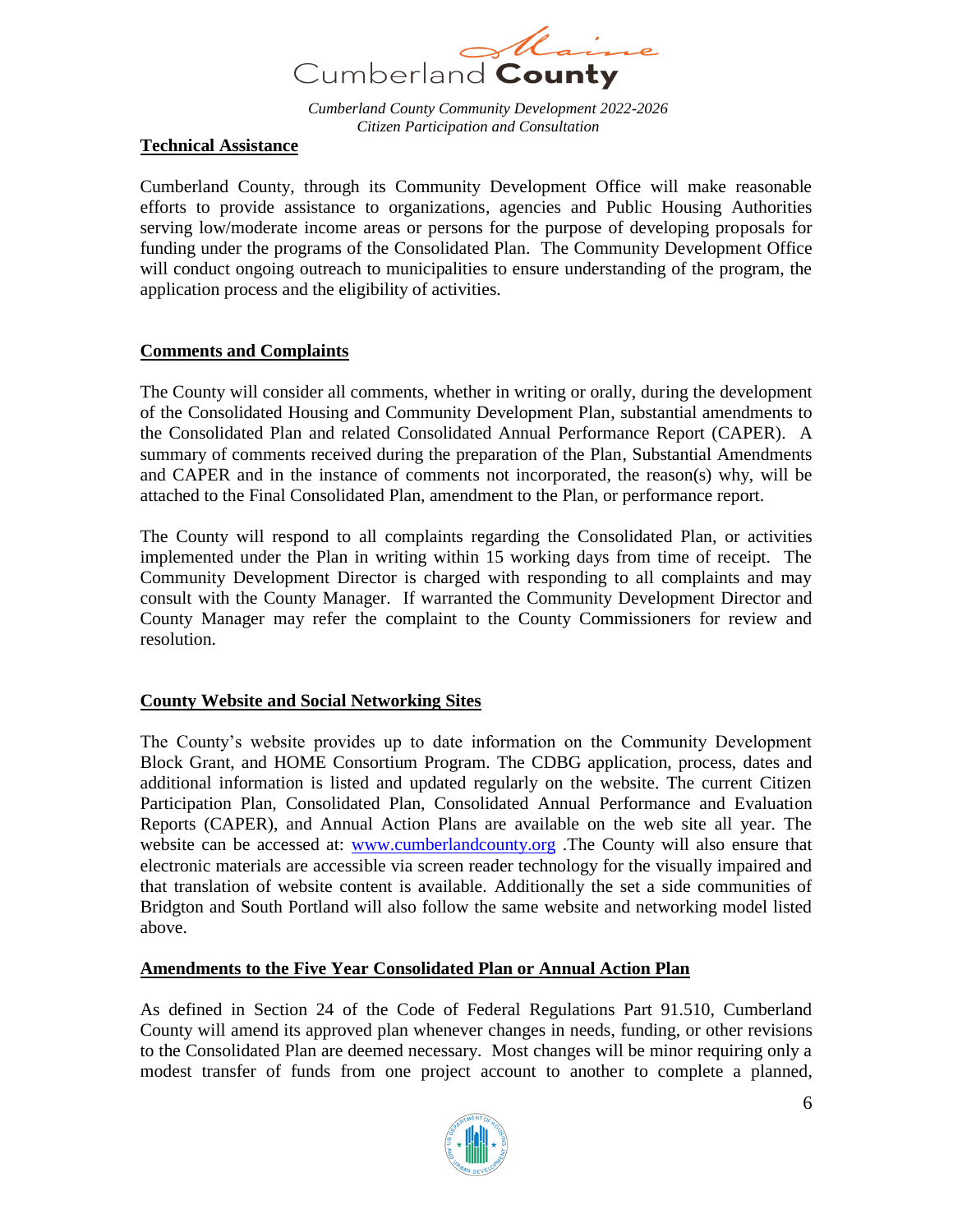

approved activity. Some changes may be substantial requiring significant alteration of the Consolidated Plans 5-year strategy and activities within the Annual Action Plan.

A.) Substantial Amendments Defined as:

- 1. The County proposes to use 25% or more of its fiscal year allocation, from any one HUD program, to undertake one or more new activities.
- 2. The County proposes to alter the location or beneficiaries of previously approved activities whose cost exceeds 25% of the fiscal year allocation for any one HUD program.
- 3. The County proposes to alter the 5-year Consolidated Plan strategy by adding a new priority, previously not considered, to undertake new activities with the fiscal year.

Substantial amendments require a written submission to and approval by the U.S. Dept. of Housing and Urban Development (HUD) prior to implementation. Prior to submission to HUD the following will be completed:

- 1. The MOC will review the proposed change and recommend action to the County Commissioners.
- 2. For the set-aside Communities of South Portland and Bridgton, the local CDAC committee will review the proposed change and require approval by the South Portland City Council or Bridgton Board of Selectmen prior to action by the County Commissioners.
- 3. A legal notice will be placed in the newspaper describing the proposed change a minimum of 15 working days prior to consideration by the County Commissioners.
- 4. The County Commissioners will hold a Public Hearing on the proposed change(s) prior to review and adoption.
- B.) Minor Funding Revisions: Minor funding revisions are modest programmatic or budget changes to fund new activities or ensure adequate funding to complete an approved activity. Minor funding revisions will be addressed as follows:
	- New activities proposed to be funded with reprogrammed funds or funds from another account will require approval of the County Commissioners, preceded by a Public Hearing. The MOC will review and recommend action to the County Commissioners.
	- A fund transfer from one activity to another increasing the under-funded activity in excess of 25% of the original approved allocation will require approval of the County Commissioners preceded by a Public Hearing.

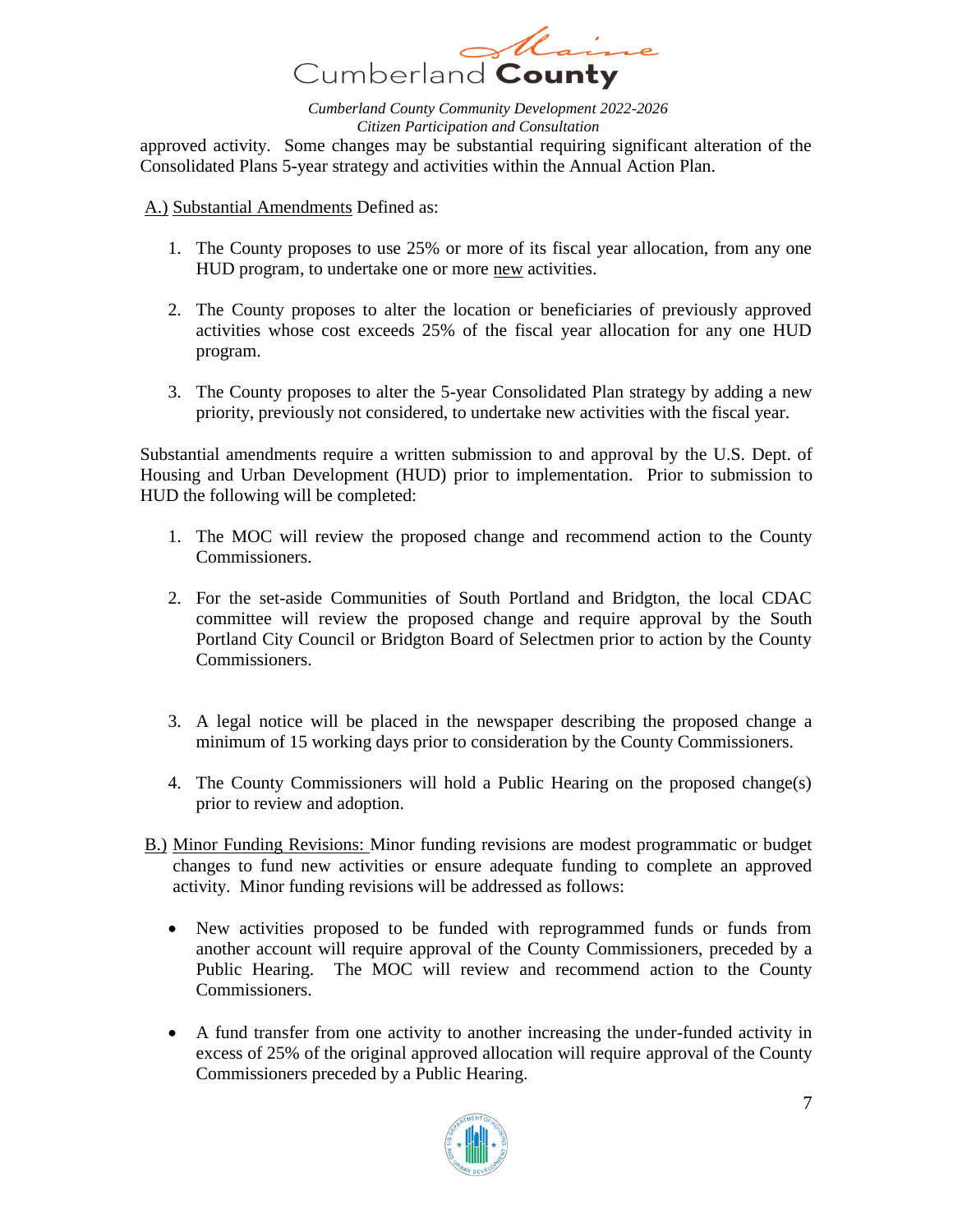

• Fund transfers from one approved activity to another or from reprogrammed funds under 25% in an over-funded or under-funded situation may be approved by administrative staff.

C. Minor Funding Revisions for Set-aside Communities: will follow a similar process as the County's minor revisions policy: Minor funding revisions will be addressed as follows:

- New activities proposed to be funded with reprogrammed funds or funds from another account will require approval of the South Portland City Council or Bridgton Board of Selectmen, preceded by a Public Hearing. The local CDAC will review and recommend action to the elected officials.
- A fund transfer from one activity to another increasing the under-funded activity in excess of 25% of the set-aside community's annual allocation will require approval of the South Portland City Council or Bridgton Board of Selectmen, preceded by a Public Hearing. The local CDAC will review and recommend action to the elected officials.
- Fund transfers from one approved activity to another or from reprogrammed funds under 25% of the set-aside community's annual allocation may be approved by County administrative staff.

# **Adoption of the Citizen Participation Plan**

The Citizen Participation Plan will be adopted as part of the County's Consolidated Housing and Community Development Plan. The Citizen Participation Plan will receive the identical review, comment and adoption process as the entire Consolidated Plan ending with a 30-day public comment period and County Commissioner approval.

Amendments and changes to the Citizen Participation Plan will be addressed in the annual update of the Consolidated Housing and Community Development Plan.

# **Anti-Displacement Policy**

It is not anticipated that activities funded by the Cumberland County Community Development program will lead to the displacement of any persons, households or businesses. This policy is required by the U.S. Dept. of HUD in the unlikely event that such displacement occurs.

Assistance will be provided if persons should be displaced by any of the County's CDBG funded projects, including projects funded by the set-aside communities of South Portland and Bridgton. Households will receive appropriate notices and other advisory services to assure they are fully informed of their rights, make informed decisions and receive referrals to appropriate services that may be needed.

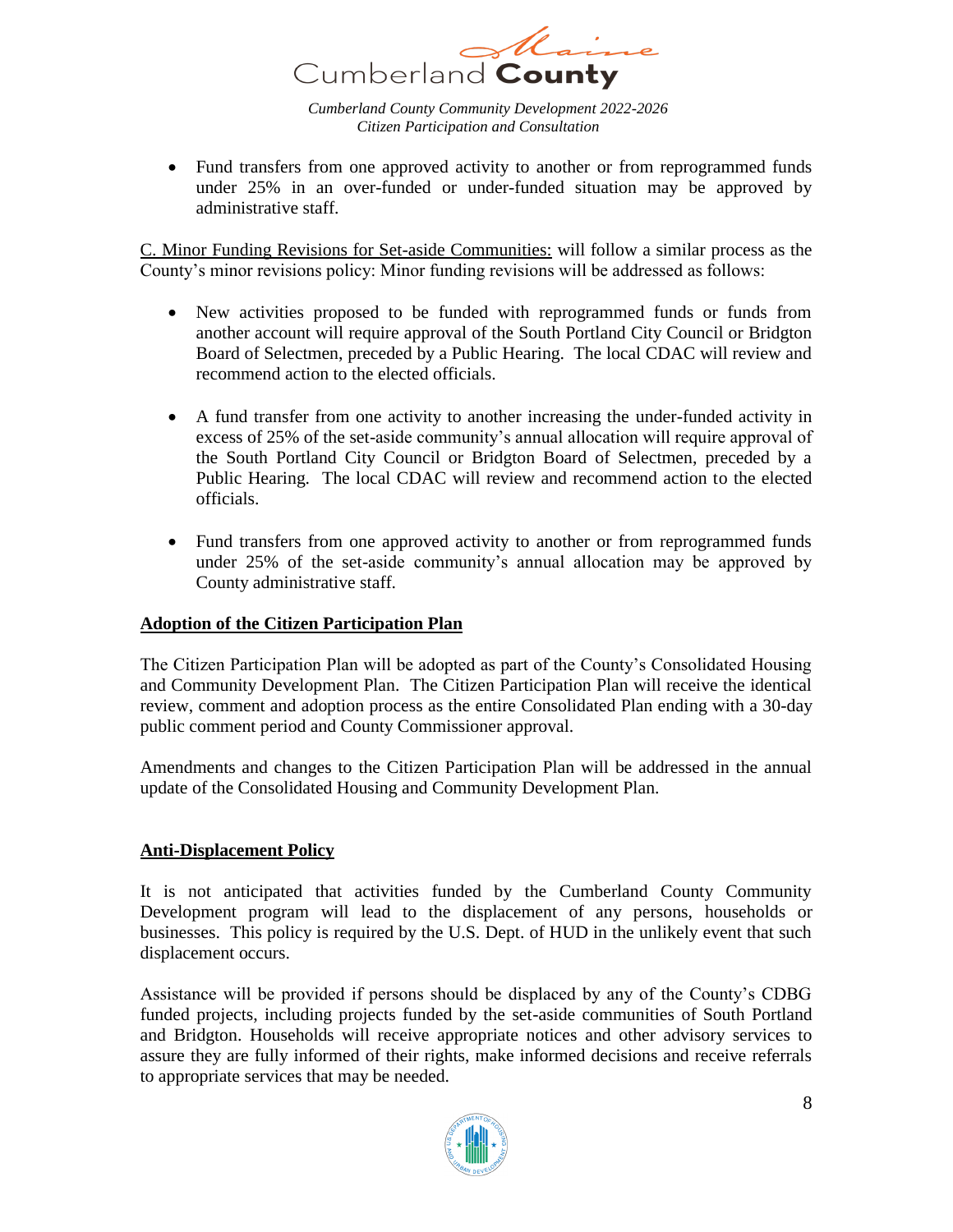

Replacement housing, including the offer of a comparable replacement dwelling and if necessary, financial assistance to make the unit affordable, will be provided if such a displacement should occur during the implementation of the Consolidated Plan. Every effort will be made to provide financial assistance in the form of a Replacement Housing Payment or tenant-based assistance such as a Section 8 certificate voucher. In addition, displaced persons will receive assistance in the form of moving and related expenses to cover costs of the move. Cumberland County, in compliance with the U.S. Dept. of HUD CDBG program will review each situation on a case-by-case basis.

The County will provide displaced persons, households and businesses with all the benefits and assistance prescribed pursuant to the Uniform Relocation Assistance as described in 49 CFR Part 24, or through Section 104(d) of the Housing & Community Development Act and Real Property Acquisition Policy Act of 1970.

# **Methods of Soliciting Citizen Input**

One or More of the following will be used to solicit Citizen Input:

- ELECTRONIC MAILINGS Electronic mailings like e-mails and newsletters will be sent out to interested organizations and individuals. A mailing list will be maintained and updated on a regular basis.
- WEBSITE Notices, agendas, news releases, annual action plans, the consolidated plan, annual performance reports and application forms will be posted regularly on the County's website at:
- NEWS RELEASES News releases will be mailed out to all news media at all stages of the citizen participation process. Every effort will be done to ensure that the information is sent out in English and Spanish.
- LEGAL ADVERTISEMENTS Legal advertisements will be published in the legal section of the local newspaper when legally required.
- BULLETIN BOARDS Information may be posted on public bulletin boards at County offices, the Public Library, County Departments, community recreation facilities and any other available bulletin boards in public places within the County.